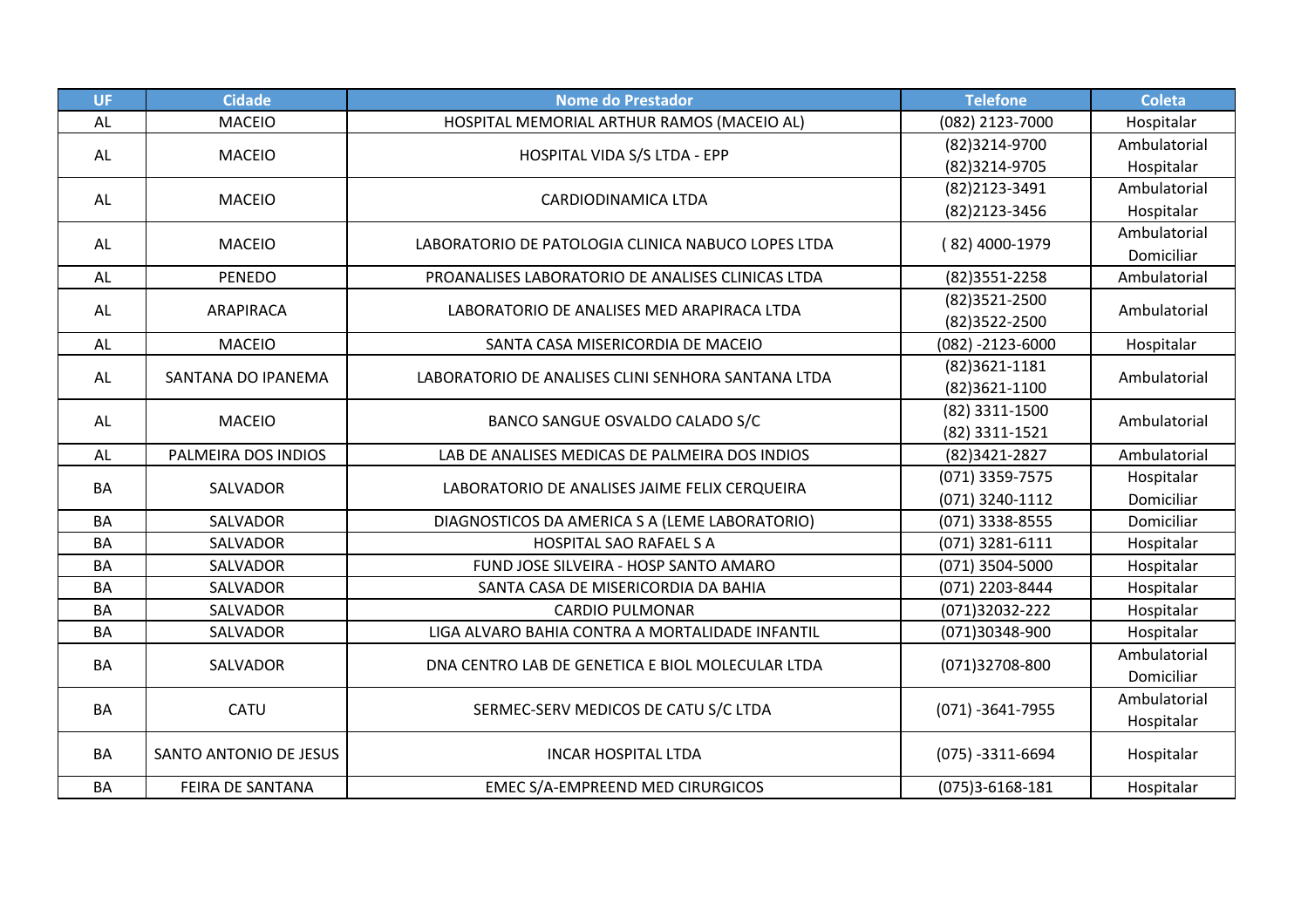| <b>UF</b> | <b>Cidade</b>           | <b>Nome do Prestador</b>                                          | <b>Telefone</b>                  | <b>Coleta</b>              |
|-----------|-------------------------|-------------------------------------------------------------------|----------------------------------|----------------------------|
| BA        | <b>FEIRA DE SANTANA</b> | SANTA CASA DE MISERICORDIA                                        | (075)32216-734<br>(075)36045-510 | Hospitalar                 |
| BA        | FEIRA DE SANTANA        | CENTRO DE HEMATOLOGIA E PATOLOGIA CLINICA LTDA                    | (075)36259-323                   | Ambulatorial               |
| BA        | <b>IRECE</b>            | ATEND MED DE IRECE LTDA                                           | $(074) - 3641 - 3016$            | Hospitalar                 |
| <b>BA</b> | <b>IRECE</b>            | ORTOLAB CLINICA E DIAGNOSTICO LTDA                                | (0074)36411-633                  | Ambulatorial               |
| <b>BA</b> | <b>IRECE</b>            | ATENDIMENTOS MEDICOS DE IRECE                                     | (0074)36413-016                  | Ambulatorial<br>Hospitalar |
| BA        | <b>ILHEUS</b>           | MEDICO CENTER S/C LTDA                                            | $(073) - 3234 - 6864$            | Domiciliar                 |
| <b>BA</b> | <b>IPIAU</b>            | HOSPITAL E CLINICA SÃO ROQUE LTDA                                 | (073)35318-383                   | Hospitalar                 |
| BA        | <b>JEQUIE</b>           | CLINLAB LAB PATOLOGIA E ANAL CLINICAS                             | (0073)35256202                   | Ambulatorial<br>Domiciliar |
| BA        | VALENCA                 | CENTRO MEDICO VIRGILIO DAMASIO LTDA                               | (0075)36413-852                  | Ambulatorial               |
| BA        | DIAS D'AVILA            | CLINICA DE ATENDIMENTOS MED E ODONTOLOG LTDA - ME                 | (0071)36483-922                  | Ambulatorial               |
| BA        | <b>JEQUIE</b>           | ETERNA SOCIEDADE ANONIMA                                          | $(0073)35268 - 300$              | Ambulatorial<br>Hospitalar |
| BA        | SALVADOR                | FUNDACAO BAHIANA DE CARDIOLOGIA                                   | (0071)21028-500                  | Ambulatorial<br>Hospitalar |
| <b>BA</b> | SANTO ANTONIO DE JESUS  | INCAR INSTITUTO DE CARDIOLOGIA DO RECONCAVO LTDA                  | (0075)33116-652                  | Ambulatorial               |
| BA        | SANTO ANTONIO DE JESUS  | LAB DE ANALISES CLINICAS FERNANDO QUEIROZ LTDA                    | (0075)33113-756                  | Ambulatorial               |
| <b>BA</b> | LAJE                    | LABOCLIV LABORATORIO E CLINICA MEDICA DO VALE LTDA                | (0075)36622-060                  | Ambulatorial               |
| <b>BA</b> | AMARGOSA                | LABOCLIV LABORATORIO E CLINICA MEDICA DO VALE LTDA                | (0075)36341-211                  | Ambulatorial               |
| BA        | SANTO ANTONIO DE JESUS  | LABOCLIV LABORATORIO E CLINICA MEDICA DO VALE LTDA                | (0075)36310-959                  | Ambulatorial               |
| <b>BA</b> | <b>MUTUIPE</b>          | LABOCLIV LABORATORIO E CLINICA MEDICA DO VALE LTDA                | (0075)36351-054                  | Ambulatorial               |
| BA        | VITORIA DA CONQUISTA    | LABO-LAB OLIVEIRA LTDA                                            | (0077)21015-858                  | Ambulatorial               |
| <b>BA</b> | <b>JUAZEIRO</b>         | LABORATORIO DE ANALISES CLINICA DR. RICARDO VASCONCELOS LTDA - ME | (0074)36113-161                  | Ambulatorial               |
| BA        | SANTO AMARO             | LABORATORIO DE ANALISES CLINICAS JAIME FELIX CERQUEIRA S C        | (0075)32412-293                  | Ambulatorial               |
| <b>BA</b> | <b>JACOBINA</b>         | LABORATORIO DE ANALISES E PESQUISAS CLINICAS-LAPEC                | (0074)36211-940                  | Ambulatorial               |
| BA        | <b>GUANAMBI</b>         | NEWLAB - LABORATORIO DE ANALISES CLINICAS                         | (0077)34512-783                  | Ambulatorial               |
| BA        | <b>JACOBINA</b>         | RM LABORATORIO LTDA                                               | (0074)36214-145                  | Ambulatorial               |
| BA        | SALVADOR                | SANTA CASA DE MISERICORDIA DA BAHIA                               | (0071)22038-444                  | Ambulatorial               |
| BA        | CATU                    | SERMEC-SERV MEDICOS DE CATU S/C LTDA                              | (0071)36417-955                  | Ambulatorial               |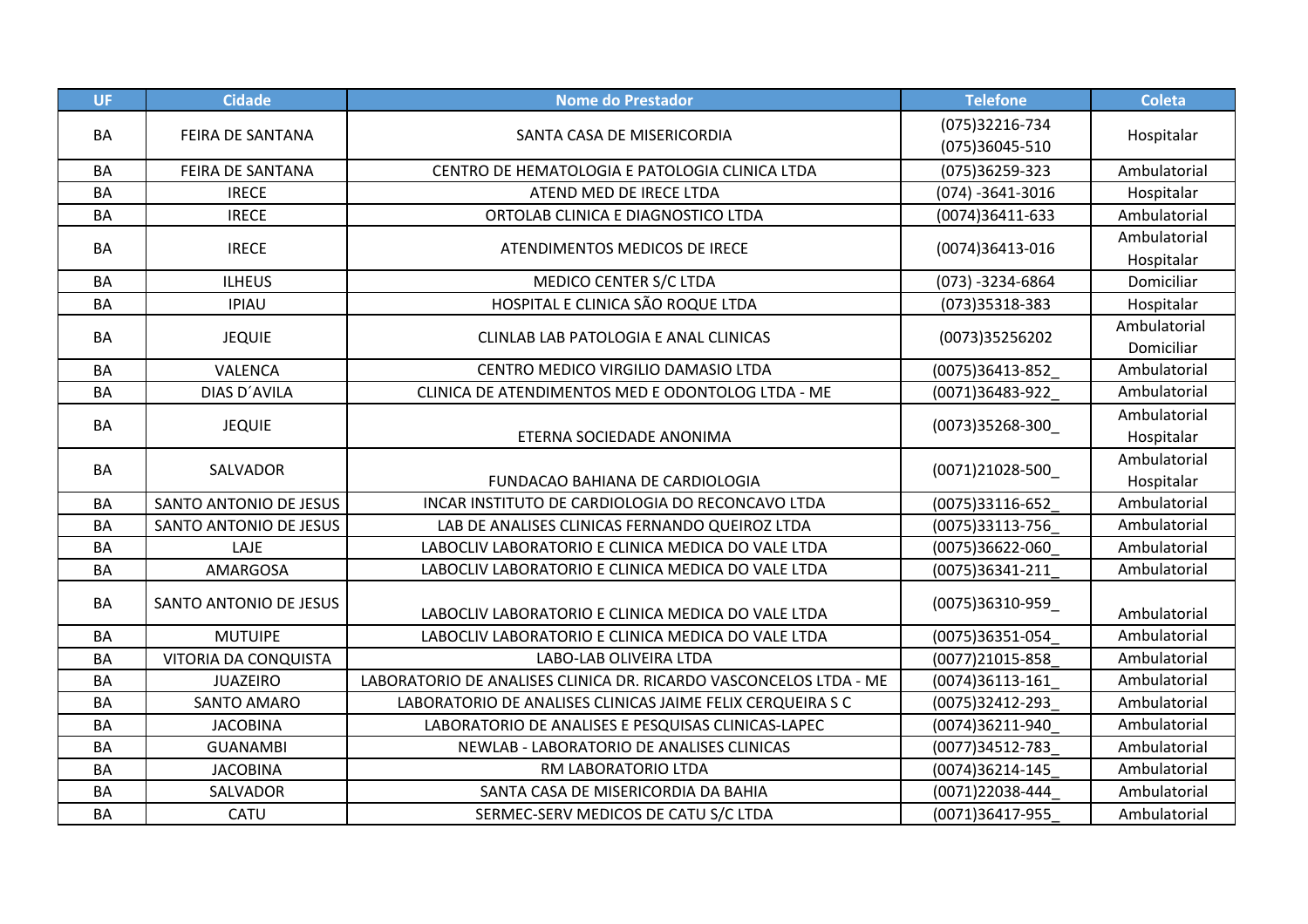| <b>UF</b>       | <b>Cidade</b>           | <b>Nome do Prestador</b>                                                                                | <b>Telefone</b>       | <b>Coleta</b>                            |
|-----------------|-------------------------|---------------------------------------------------------------------------------------------------------|-----------------------|------------------------------------------|
| <b>BA</b>       | RIBEIRA DO POMBAL       | VIDA - LABORATORIO DE ANALISE CLINICA DE R. DO POMBAL LTDA - ME                                         | (0075)32761-279       | Ambulatorial                             |
| <b>BA</b>       | CAMAÇARI                | LABCHECAP LABORATORIO DE ANALISES CLINICAS LTDA                                                         | (0071) 3037-1223      | Ambulatorial                             |
| <b>BA</b>       | <b>CANDEIAS</b>         | LABCHECAP - LABORATORIOS DE ANALISES CLINICAS LTDA                                                      | (0071) 3037-1223      | Ambulatorial                             |
| <b>BA</b>       | <b>LAURO DE FREITAS</b> | LABCHECAP - LABORATORIOS DE ANALISES CLINICAS LTDA                                                      | (0071)30371-204       | Ambulatorial                             |
| <b>BA</b>       | <b>ALAGOINHAS</b>       | <b>LACLIN LABORATORIO LTDA</b>                                                                          | (0071) 3037-1223      | Ambulatorial                             |
| <b>BA</b>       | FEIRA DE SANTANA        | LACLIN LABORATORIO LTDA                                                                                 | (0071) 3037-1223      | Ambulatorial                             |
| <b>BA</b>       | <b>LAURO DE FREITAS</b> | LABCHECAP - LABORATORIOS DE ANALISES CLINICAS LTDA                                                      | (0071) 3345-8200      | Ambulatorial                             |
| <b>BA</b>       | SIMÕES FILHO            | LABCHECAP LABORATORIOS DE ANALISES CLINICAS LTDA                                                        | (0071) 3345-8200      | Ambulatorial                             |
| <b>CE</b>       | <b>FORTALEZA</b>        | CLINICA SAO CARLOS DIAGNOSTICO POR IMAGEM LTDA                                                          | (85)4009.1616         | Ambulatorial                             |
| <b>CE</b>       | <b>FORTALEZA</b>        | INS. HIPOLITO MONTE CENTRO DE IMAGEM E LABORATORIO LTDA                                                 | (085)3038-8989        | Ambulatorial<br>Domiciliar<br>Hospitalar |
| <b>CE</b>       | TIANGUÁ                 | LABORATORIO CEARENSE S/C LTDA                                                                           | (88)3671-1311         | Ambulatorial                             |
| <b>CE</b>       | <b>CRATO</b>            | LABORATORIO DE ANAL CLINICAS VICENTE LEMOS S/C LTDA                                                     | (88)3312-6761         | Ambulatorial                             |
| <b>CE</b>       | <b>FORTALEZA</b>        | OTOLAB MEDICINA DIAGNOSTICA LTDA                                                                        | (85)3466-1143         | Ambulatorial<br>Hospitalar               |
| <b>CE</b>       | <b>FORTALEZA</b>        | LABORATORIO CLEMENTINO FRAGA LTDA                                                                       | (085)-3466-7877       | Domiciliar                               |
| <b>CE</b>       | <b>FORTALEZA</b>        | DIAGNOSTICOS DA AMERICA S.A<br>(LABPASTEUR MEDICINA DIAGNOSTICA)<br>Atendimento por Agendamento prévio. | $(085) - 3003.6063$   | No laboratório                           |
| <b>CE</b>       | <b>FORTALEZA</b>        | DIAGNOSTICOS DA AMERICA S.A<br>(LABPASTEUR MEDICINA DIAGNOSTICA)                                        | $(085) - 3003.6063$   | Domiciliar                               |
| <b>CE</b>       | <b>FORTALEZA</b>        | DIAGNOSTICOS DA AMERICA S.A<br>(LABPASTEUR MEDICINA DIAGNOSTICA)                                        | $(085) - 3003 - 6063$ | Hospitalar                               |
| <b>CE</b>       | <b>FORTALEZA</b>        | <b>INSTITUTO CANCER DO CEARA - ICC</b>                                                                  | (85) 3288-4575        | Ambulatorial<br>Hospitalar               |
| <b>CE</b>       | <b>FORTALEZA</b>        | HOSPITAL GENESIS - WILKA E PONTE LTDA                                                                   | (085)-4011-0100       |                                          |
| <b>CE</b>       | <b>FORTALEZA</b>        | HOSPITAL SAO CARLOS LTDA                                                                                | (085) -4009-3333      | Hospitalar                               |
| $\mathsf{CE}\,$ | <b>FORTALEZA</b>        | HOSPITAL SAO MATEUS LTDA                                                                                | $(085) - 3421 - 1444$ |                                          |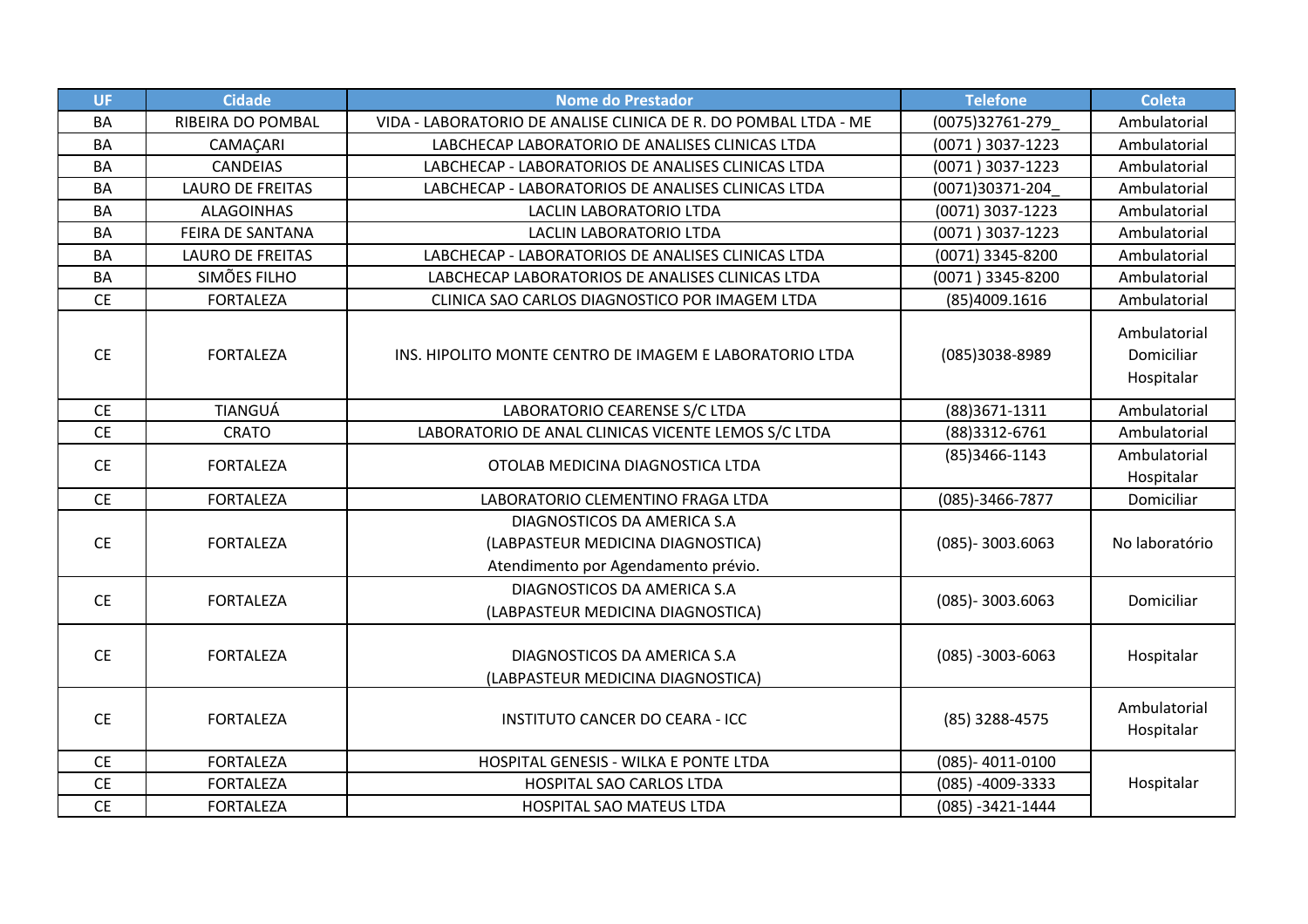| <b>UF</b>       | <b>Cidade</b>            | <b>Nome do Prestador</b>                                                                     | <b>Telefone</b>                                     | <b>Coleta</b>                  |
|-----------------|--------------------------|----------------------------------------------------------------------------------------------|-----------------------------------------------------|--------------------------------|
| $\mathsf{CE}\,$ | <b>FORTALEZA</b>         | LABORATORIO DE ANALISES CLINICAS SAO LUCAS                                                   | (085)9.8956-6425                                    | Domiciliar                     |
| <b>CE</b>       | LIMOEIRO DO NORTE        | HOSPITAL GERAL VALE DO JAGUARIBE LTDA                                                        | (088)2142.0080                                      | Hospitalar                     |
| <b>CE</b>       | SOBRAL                   | SANTA CASA DE MISERICORDIA DE SOBRAL,                                                        | (88) 3112 0400                                      | Hospitalar                     |
| <b>CE</b>       | SOBRAL                   | LABORATORIO CLINICO DE SOBRAL                                                                | (88)3611-0622                                       | Ambulatorial                   |
| <b>CE</b>       | <b>IGUATU</b>            | LABORATORIO CLINICA JOAO ALVES BEZERRA                                                       | $(88)3581 - 1275$<br>(88)3581-0111                  | Ambulatorial                   |
| <b>CE</b>       | SOBRAL                   | LABORATORIO DE ANALISES CLINICAS LTDA                                                        | (88)3611-1650                                       | Ambulatorial                   |
| <b>CE</b>       | <b>JUAZEIRO DO NORTE</b> | LABORATORIO LAMIC SOCIEDADE SIMPLES                                                          | (88) 3511-2935                                      | Ambulatorial                   |
| DF              | <b>BRASILIA</b>          | HOSP SANTA HELENA S/A                                                                        | $(061) - 3215 - 0000$                               | Hospitalar                     |
| DF              | <b>BRASILIA</b>          | LABORATORIO SANTA PAULA LTDA                                                                 | (0061)30365-833                                     | Domiciliar                     |
| DF              | <b>BRASILIA</b>          | ASSOC MED HOSP PRIV DF - AMHPDF                                                              | $(061) - 3346 - 9009$                               | Domiciliar<br>Hospitalar       |
| <b>ES</b>       | <b>SAO MATEUS</b>        | <b>HOSPITAL MERIDIONAL SAO MATEUS S A</b>                                                    | (27) 3346-3777                                      | Ambulatorial<br>Hospitalar     |
| PB              | <b>JOAO PESSOA</b>       | ANALISES MEDICAS DR MAURILIO DE ALMEIDA S/S (LAB MAURILIO ALMEIDA)                           | $(083) - 3044 - 2686$                               | Domiciliar e<br>No laboratório |
| PB              | <b>JOAO PESSOA</b>       | HOSPITAL NOSSA SENHORA DAS NEVES S A                                                         | $(083) - 3565 - 9000$                               | Domiciliar<br>Hospitalar       |
| PB              | <b>JOAO PESSOA</b>       | LABORATORIO DE PESQUISAS MEDICAS SOCIEDADE SIMPLES LTDA<br>(LABORATORIO ROSEANNE DORE SOARES | (083) 3246.3960<br>(083)3214.3381<br>(083)3690.0900 | Domiciliar<br>Hospitalar       |
| PB              | <b>JOAO PESSOA</b>       | ANALISIS-LAB CLINICO E INFANTIL LTDA                                                         | (83) 3208.5353                                      | Domiciliar                     |
| PB              | <b>CAMPINA GRANDE</b>    | CENTRO DE HEMATOLOGIA E ANAL CL LTDA (HEMOCLIN)                                              | (083) 3341.6803<br>(083)3341.1162                   | Domiciliar<br>Hospitalar       |
| PB              | <b>CAMPINA GRANDE</b>    | CENTRO ENDOCRINOLOGIA E METABOLOGIA LTDA (CEM-PRO-SANGUE)                                    | (083) 2102.5577<br>(083) 2102-5530                  | Domiciliar                     |
| PB              | <b>CAMPINA GRANDE</b>    | DIAGNOSE - CL ANALISES ESPECIALIZADAS                                                        | (83)3321-0087                                       | Ambulatorial                   |
| PB              | <b>CAMPINA GRANDE</b>    | PATOLOGIA F DINIZ LTDA                                                                       | (083) 3315-7373<br>(083)3315-7371<br>(083)3341-3592 | Drive Thru                     |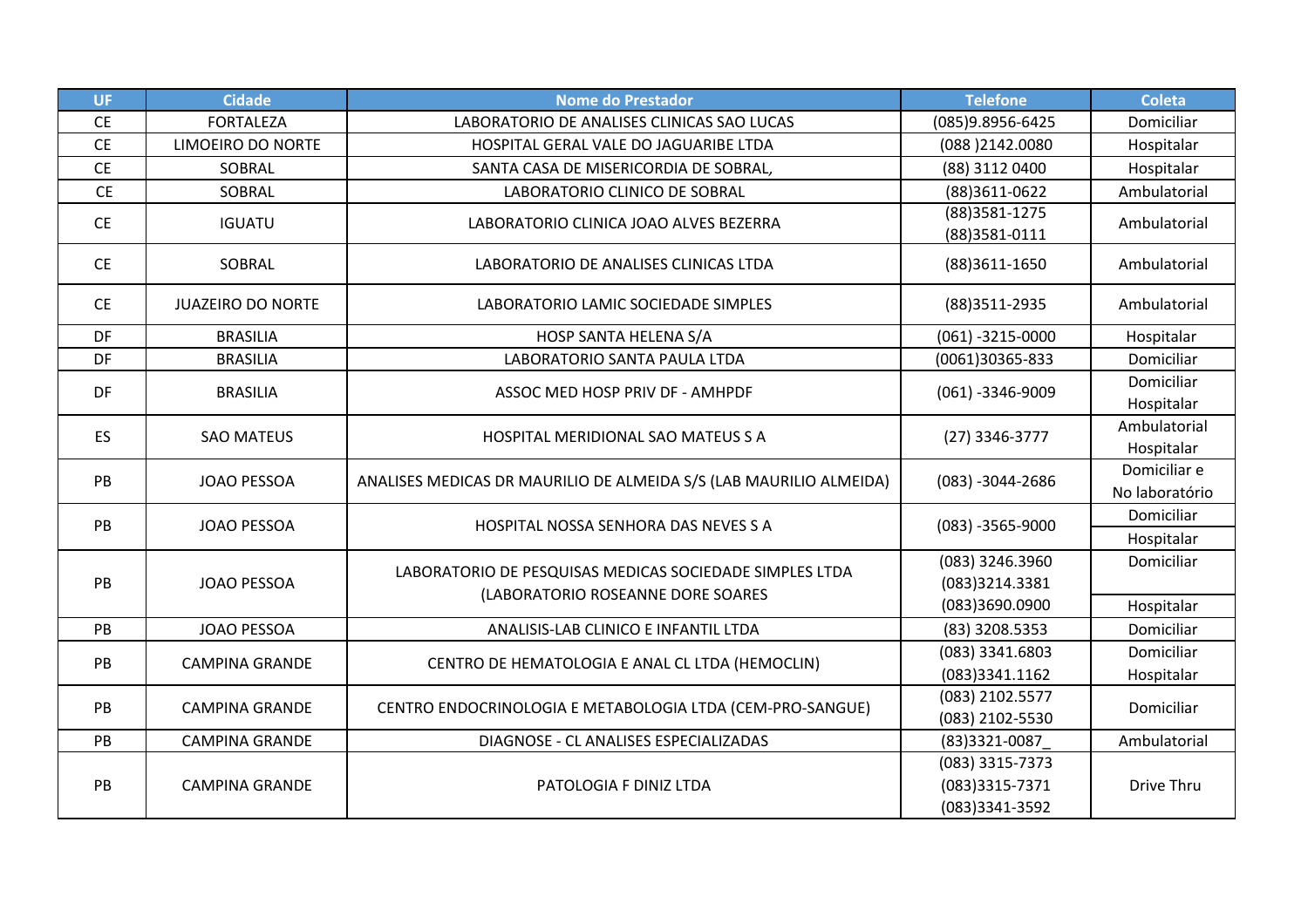| <b>UF</b> | <b>Cidade</b>    | <b>Nome do Prestador</b>                            | <b>Telefone</b>                                  | <b>Coleta</b>              |
|-----------|------------------|-----------------------------------------------------|--------------------------------------------------|----------------------------|
| PE        | <b>RECIFE</b>    | HOSP SANTA JOANA-HOSP ASSOC DE PE LTDA              | $(081) - 3216 - 6666$<br>$(081) - 3216 - 6332$   | Hospitalar                 |
| PE        | CARUARU          | HOSPITAL MEMORIAL SAO GABRIEL LTDA                  | (81) 3727-7250<br>(81) 3727-7272                 | Hospitalar                 |
| PE        | CARUARU          | CASA DE SAUDE SANTA EFIGENIA LTDA                   | (81)2103-8500<br>(81)2103-8508                   | Hospitalar<br>Domiciliar   |
| PE        | <b>GARANHUNS</b> | LAB ADOLFO LUTZ                                     | $(87)3761-3311(87)98130$<br>3380                 | Domiciliar                 |
|           |                  |                                                     |                                                  | Drive-Thru                 |
| PE        | <b>RECIFE</b>    | REDE D'OR SAO LUIZ S.A - HOSPITAL MEMORIAL SAO JOSE | (081)3-3131-7800                                 | Hospitalar                 |
| PE        | <b>GARANHUNS</b> | <b>CITOCORE</b>                                     | (87) 3762-0843                                   | Ambulatorial               |
| PE        | <b>RECIFE</b>    | HOSPITAL ESPERANCA S/A - HOSPITAL SAO MARCOS        | $(081) - 3217 - 4444$<br>$(081) - 3217 - 4726$   | Hospitalar                 |
| PE        | <b>RECIFE</b>    | HOSPITAL ESPERANCA S/A - HOSPITAL ESPERANCA         | $(081) - 3131 - 7878$<br>$(081) - 3131 - 7879$   | Hospitalar                 |
| PE        | <b>RECIFE</b>    | DIAGNOSTICOS DA AMERICA S A                         | $(081) - 3416 - 9922$                            | Domicilar                  |
| PE        | <b>RECIFE</b>    | HOSPITAL ESPERANCA S/A                              | $(081) - 3131 - 7878$                            | Hospitalar                 |
| <b>PE</b> | <b>RECIFE</b>    | HOSP SANTA JOANA-HOSP ASSOC DE PE LTDA              | $(081) - 3216 - 6666$<br>(081)-3216-6332         | Hospitalar                 |
| PE        | <b>RECIFE</b>    | LABORATORIO MARCELO MAGALHAES                       | (81)3421-9000                                    | Domiciliar                 |
| PE        | <b>OLINDA</b>    | LABORATORIO MARCELO MAGALHAES                       | (81)3421-9000                                    | Domiciliar                 |
| PE        | <b>OLINDA</b>    | REDE D'OR SAO LUIZ S.A. - HOSPITAL ESPERANCA OLINDA | (081)-3432-8000<br>$(081) - 3432 - 8013$         | Hospitalar                 |
| PE        | <b>ARCOVERDE</b> | <b>COLABORA LABORATORIO</b>                         | (87) 3821 - 2927                                 | Ambulatorial               |
| PE        | <b>CARPINA</b>   | LABORATORIO DE PATOLOGIA CLINICA NABUCO LOPES LTDA  | (81)4000-1979                                    | Ambulatorial               |
| PE        | ARCOVERDE        | HOSP MEMORIAL ARCOVERDE LTDA                        | (87)3821-8100                                    | Ambulatorial               |
| PE        | PETROLINA        | <b>CEDILA LABORATORIO</b>                           | (87)3983-4600<br>(87)3983-4606<br>(87) 3983-4603 | No laboratório             |
| PI        | <b>TERESINA</b>  | PRONTO MED INFANTIL - MED IMAGEM S/C                | (086) -3217-1234                                 | Hospitalar                 |
| PI        | <b>TERESINA</b>  | HOSPITAL UNIMED TERESINA S S LTDA                   | (86)2107-1600                                    | Ambulatorial<br>Hospitalar |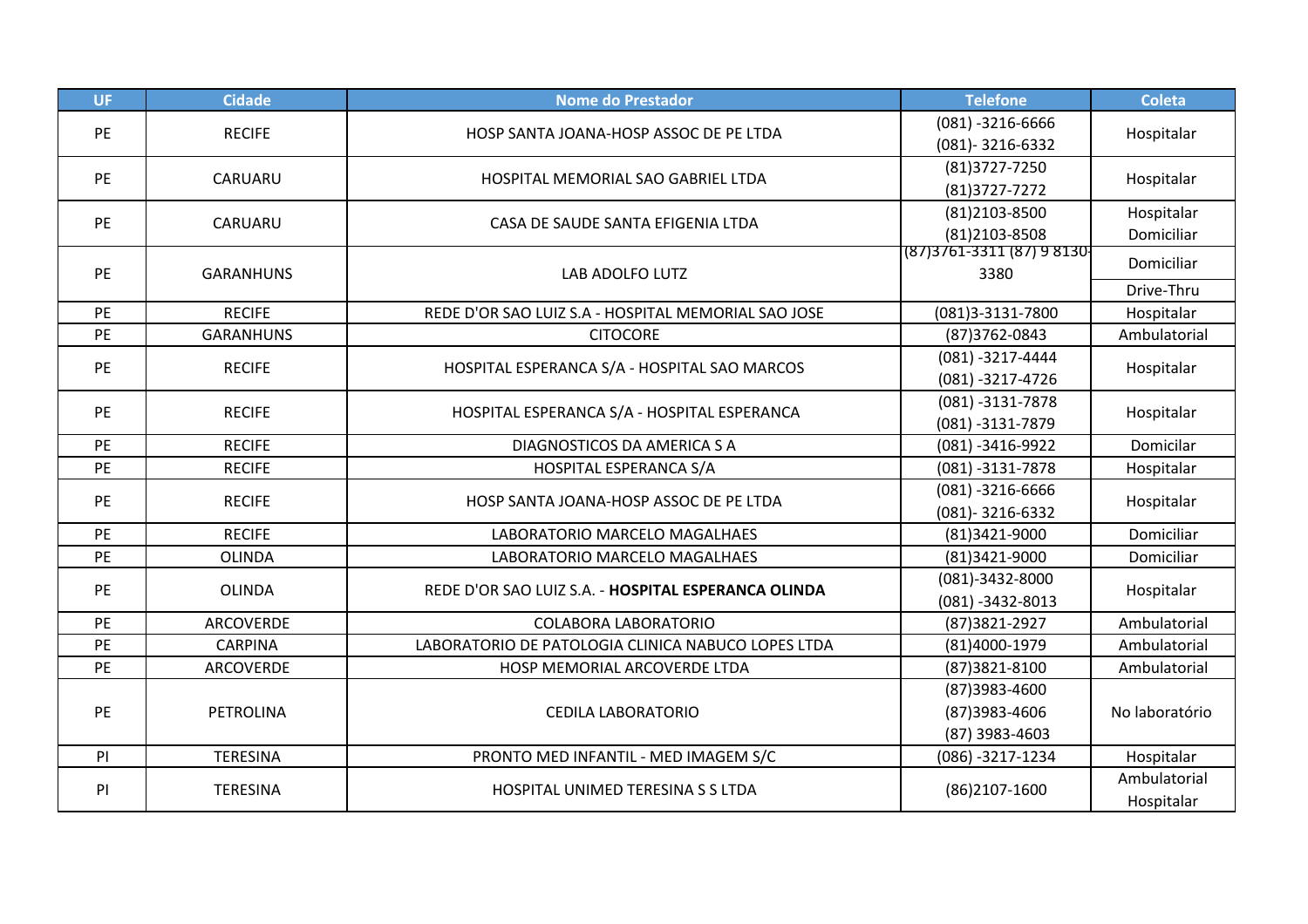| UF.       | <b>Cidade</b>         | <b>Nome do Prestador</b>                                                                     | <b>Telefone</b>                                | <b>Coleta</b>                           |
|-----------|-----------------------|----------------------------------------------------------------------------------------------|------------------------------------------------|-----------------------------------------|
| PI        | <b>TERESINA</b>       | HOSPITAL UNIMED TERESINA S/S LTDA                                                            | (86)2107-8686                                  | Ambulatorial<br>Hospitalar              |
| PI        | <b>TERESINA</b>       | PRONTO MED-MED IMAGEM S/C                                                                    | $(086) - 3221 - 1104$                          | Hospitalar                              |
| PI        | <b>TERESINA</b>       | HOSP SANTA MARIA LTDA                                                                        | $(086) - 3194 - 5100$                          | Hospitalar                              |
| PI        | <b>TERESINA</b>       | <b>BIOANALISE S/C LTDA</b>                                                                   | $(086) - 3215 - 8585$<br>(086)-3215-8561       | Domiciliar<br>Hospitalar                |
| PI        | <b>PICOS</b>          | NAPOLEAO MOURA DIAS NETO                                                                     | (89) 3422-3949                                 | Ambulatorial                            |
| PI        | PIRIPIRI              | CARVALHO & CARVALHO ANALISES CLINICAS LTDA                                                   | (86)3276-5005<br>(86)99627-0006                | Ambulatorial                            |
| PI        | <b>FLORIANO</b>       | LABORATORIO DE ANALISE CLINICAS ADALA ATTEM LTDA                                             | (89) 3522-1576<br>(89) 3522 - 2625             | Ambulatorial                            |
| PI        | SAO RAIMUNDO NONATO   | LABORATORIO CLINICO LTDA                                                                     | (89) 3582-1283                                 | Ambulatorial                            |
| PI        | <b>PICOS</b>          | CEPAC CENTRO DE PATOLOGIA E ANALISES CLINICAS                                                | (089)3422-3019                                 | Ambulatorial<br>Domiciliar              |
| <b>RJ</b> | <b>RIO DE JANEIRO</b> | HOSPITAL SAO VICENTE DE PAULO                                                                | $(021) - 2563 - 2121$<br>$(021) - 2563 - 1107$ | Hospitalar                              |
| <b>RJ</b> | RIO DE JANEIRO        | INST ADVENTISTA ESTE BRAS DE PREV E ASSIST A SAUDE (HOSPITAL<br><b>ADVENTISTA SILVESTRE)</b> | $(21) - 3034 - 3000$<br>$(21) - 3034 - 3333$   | Hospitalar                              |
| <b>RN</b> | <b>NATAL</b>          | <b>DNA CENTER LTDA</b>                                                                       | $(084) - 3222 - 6001$                          | Domiciliar<br>Hospitalar                |
| <b>RN</b> | <b>MOSSORO</b>        | CENTRO ANALISES CLINICAS E IMUNOLOGICAS MOSSORO                                              | (084) 3323-8800                                | Domiciliar<br>Hospitalar                |
| <b>RN</b> | <b>NATAL</b>          | HEMOLAB - LAB HEMATOLOGIA E ANAL CL S/C LTDA                                                 | $(084) - 3616 - 5000$                          | Domiciliar                              |
| <b>RN</b> | PAU DOS FERROS        | CENTRO AVANCADO DE ANALISES CLINICAS LTDA                                                    | (084) 9.9694-9514<br>(084) 9.9430-5142         | Domiciliar<br>Drive Thru<br>Laboratório |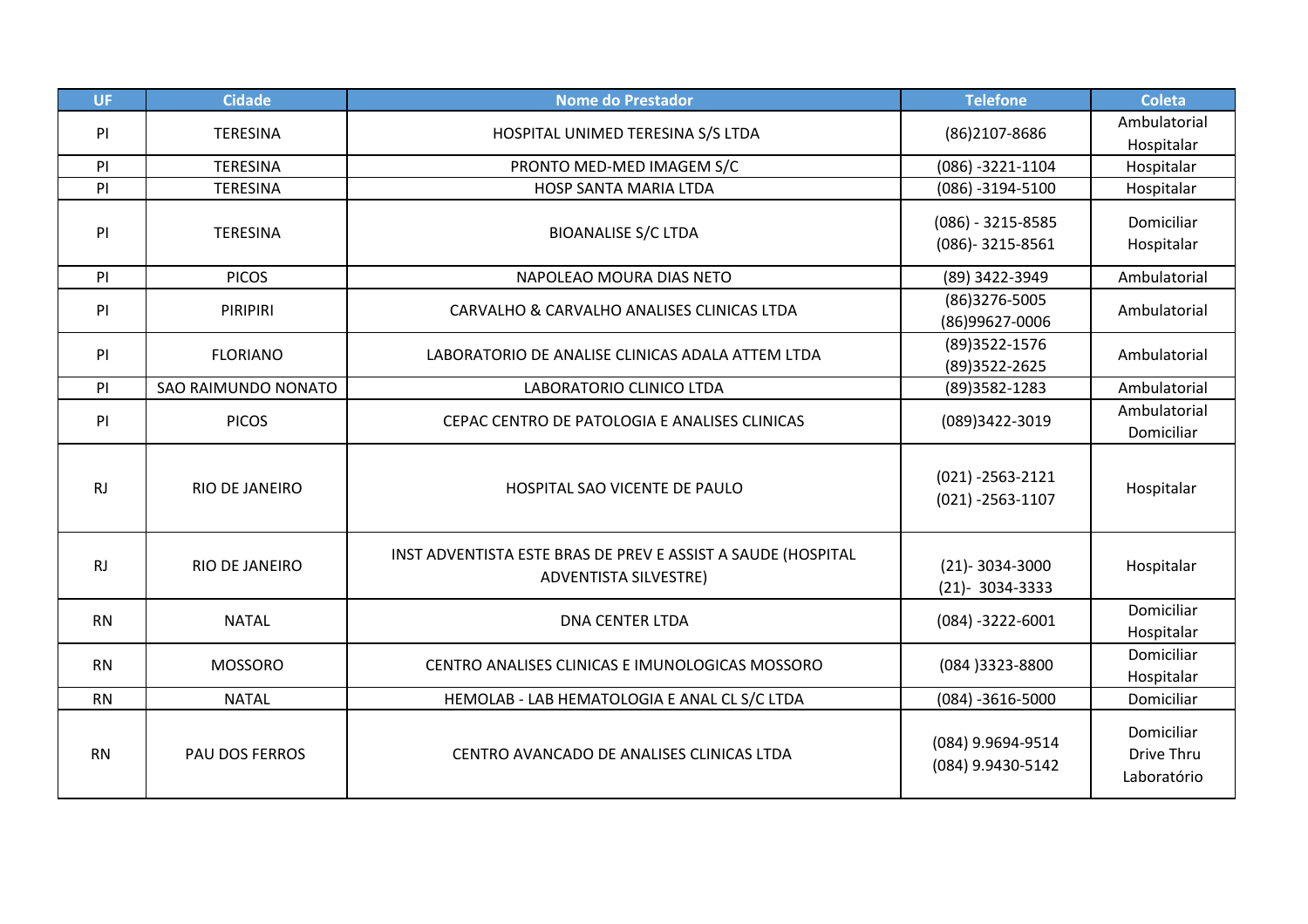| UF        | <b>Cidade</b>         | <b>Nome do Prestador</b>                                                                                                             | <b>Telefone</b>                                     | <b>Coleta</b>                                        |
|-----------|-----------------------|--------------------------------------------------------------------------------------------------------------------------------------|-----------------------------------------------------|------------------------------------------------------|
| <b>RN</b> | <b>NATAL</b>          | CENTRO PATOLOGIA CLINICA S/C LTDA                                                                                                    | (084) 3215-4700<br>(084) 9.9448-7898                | No laboratório                                       |
| <b>RN</b> | <b>GOIANINHA</b>      | RP SERVICOS LABORATORIAIS LTDA                                                                                                       | (84) 3243-3006                                      | Ambulatorial                                         |
| <b>RN</b> | <b>NATAL</b>          | HOSP CORACAO DE NATAL LTDA                                                                                                           | (084) 4009-2000<br>(084)4009-200<br>(084) 4009-2054 | Ambulatorial<br>Urgência<br>Internação<br>Hospitalar |
| <b>RN</b> | <b>MOSSORO</b>        | CARDIODIAGNOSTICO LTDA - HOSP WILSON ROSADO                                                                                          | (084)3318-9000                                      | Ambulatorial<br>Hospitalar                           |
| <b>RN</b> | PARNAMIRIM            | HEMOLAB LABORATORIO DE HEMATOLOGIA E ANALISES CLINICAS LTDA                                                                          | (0084)36165-000                                     | Ambulatorial                                         |
| <b>SE</b> | ARACAJU               | CL RENASCENCA S/A                                                                                                                    | $(079) - 2107 - 6485$                               | Hospitalar                                           |
| <b>SE</b> | ARACAJU               | SAO LUCAS MEDICO HOSPITALAR LTDA                                                                                                     | $(079) - 2107 - 1179$                               | Hospitalar                                           |
| <b>SE</b> | ARACAJU               | REDE PRIMAVERA - ASSISTENCIA MEDICA HOSPITALAR LTDA                                                                                  | $(079) - 2105 - 2500$                               | Hospitalar                                           |
| <b>SE</b> | ARACAJU               | CLINICA INTEGRADA HOMO LTDA                                                                                                          | (0079)3226-7109                                     | Ambulatorial                                         |
| SP        | SÃO PAULO             | A C CAMARGO CANCER CENTER                                                                                                            | $(011) - 2189 - 5000$<br>$(011) - 2189 - 5119$      | Hospitalar                                           |
| SP        | SÃO PAULO             | ASSOCIACAO CONGREGACAO DE SANTA CATARINA                                                                                             | $(011) - 3016 - 4133$                               | Hospitalar                                           |
| SP        | SÃO PAULO             | REAL BENEMERITA ASSOC PORT DE BENEFICENCIA                                                                                           | $(011) - 3505 - 1000$                               | Hospitalar                                           |
| SP        | SÃO PAULO             | ASSOCIACAO BENEFICENTE SIRIA - HCOR                                                                                                  | $(011) - 3889 - 3939$                               | Hospitalar                                           |
| MA        | SÃO LUIS              | LABORATORIO CEDRO LTDA                                                                                                               | $(098) - 2107 - 0800$                               | Hospitalar                                           |
| MA        | SÃO LUIS              | INLAB - INVESTIGACAO LABORATORIAL LTDA<br>Drive Thrur ou agendamento na Unidade Renascença - Avenida Coronel<br>Colares Moreira, 555 | (0098)32174-444<br>(0098)31941-078                  | No laboratório                                       |
| MG        | <b>BELO HORIZONTE</b> | HOSP MATER DEI S/A                                                                                                                   | $(031) - 3339 - 9000$                               | Hospitalar                                           |
| MG        | <b>BELO HORIZONTE</b> | <b>FUNDACAO FELICE ROSSO</b>                                                                                                         | $(031) - 3514 - 7000$                               | Hospitalar                                           |
| MG        | <b>MONTES CLAROS</b>  | IRMANDADE NOSSA SENHORA DAS MERCES DE MONTES CLAROS                                                                                  | (038) -3229-2413                                    | Hospitalar                                           |
| MG        | <b>MONTES CLAROS</b>  | LABORATORIO SANTA CLARA LTDA                                                                                                         | (038)32184-600                                      | No laboratório                                       |